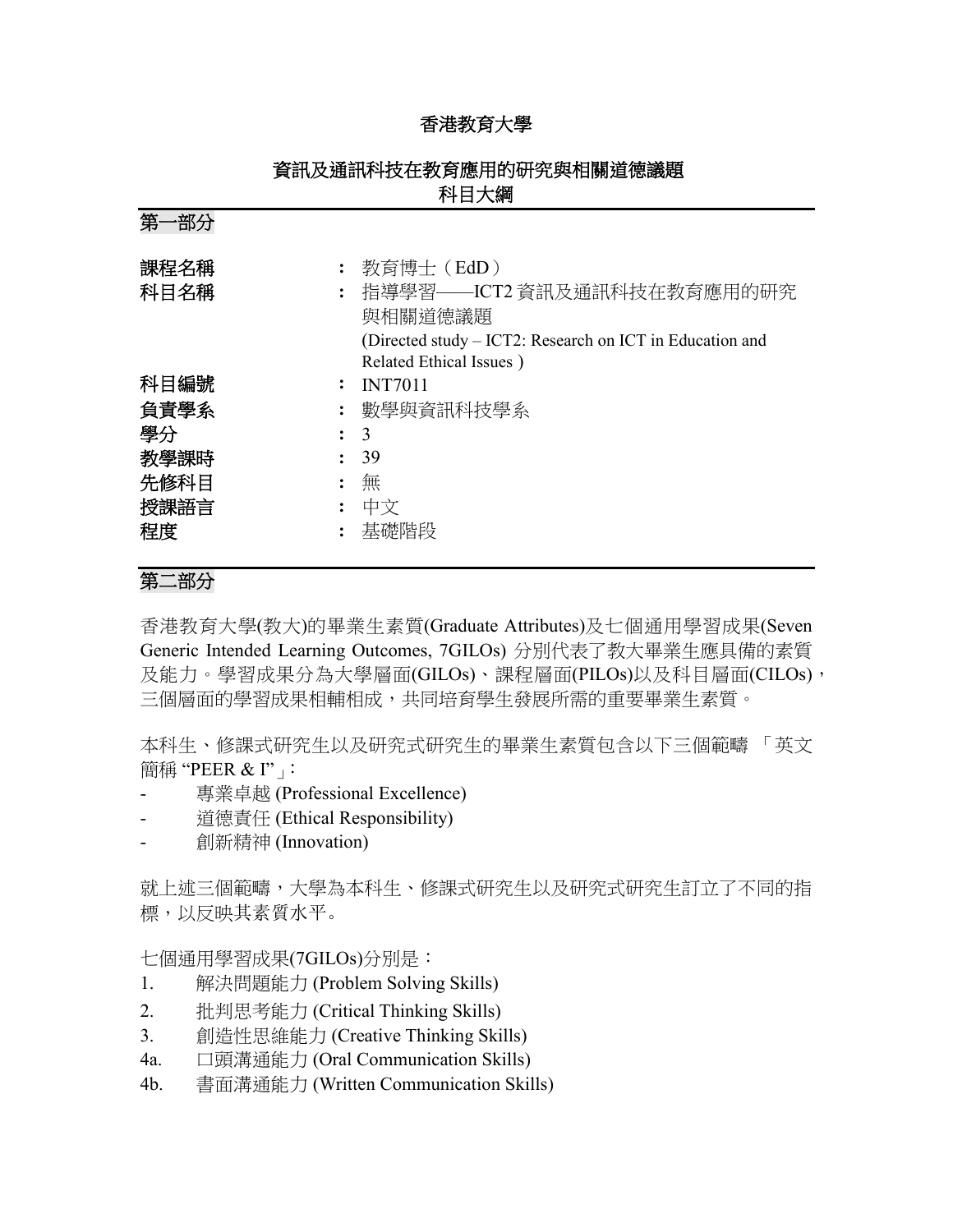- 5. 社交能力 (Social Interaction Skills)
- 6. 倫理決策 (Ethical Decision Making)
- 7. 全球視野 (Global Perspectives)

### **1.** 科目概要

本課程旨在幫助學生為研究後期階段的研究型課程作準備。學生將參與某一關 於將資訊及通訊科技在學校教育應用的學術研究項目。課程將為學生提供機會, 在資訊及通訊科技在教育的應用領域辨識具進一步研究價值的目標範圍,批判 性地審閱目標範圍相關的學術專著和研究報告,並審慎地制定與目標範圍相關 的研究問題和理論模型。

#### **2.** 預期學習成果

成功完成本課程後,學生應能夠:

- 成果一:掌握資訊及通訊科技在教育領域常用研究方法的綜合知識和高階技能;
- 成果二:根據個人興趣或日常經驗,將研究重點集中在資訊及通訊科技在教育 應用的某一特定領域;
- 成果三:基於對早期文獻和相關文件的理解,加深資訊及通訊科技在教育的應 用的目標領域的研究見解;
- 成果四:基於文獻綜述和個人經驗,為資訊及通訊科技在教育應用的目標領域 構建研究問題;
- 成果五:注意資訊及通訊科技在教育的應用研究中的倫理問題。

### **3.** 內容、預期學習成果及教與學活動

| 教授内容             | 預期學習<br>成果 | 教與學活動    |
|------------------|------------|----------|
|                  | (CILOs)    |          |
| 關於實驗研究的執行和資訊及通訊科 | 成果一        | 講座、辯論    |
| 技在教育的應用研究領域的工具發展 | 成果三        |          |
| 的爭議              |            |          |
| 辨識資訊及通訊科技在教育的應用領 | 成果三        | 講師主導的問答、 |
| 域具進一步研究價值的可能範疇。  |            | 指導性研究活動  |
| 選擇研究範圍           | 成果二        | 講師主導的問答、 |
|                  | 成果三        | 指導性研究活動  |
| 相關文獻分析           | 成果二        | 講師主導的問答、 |
|                  | 成果三        | 指導性研究活動  |
| 制定研究問題           | 成果四        | 講師主導的問答、 |
|                  |            | 指導性研究活動  |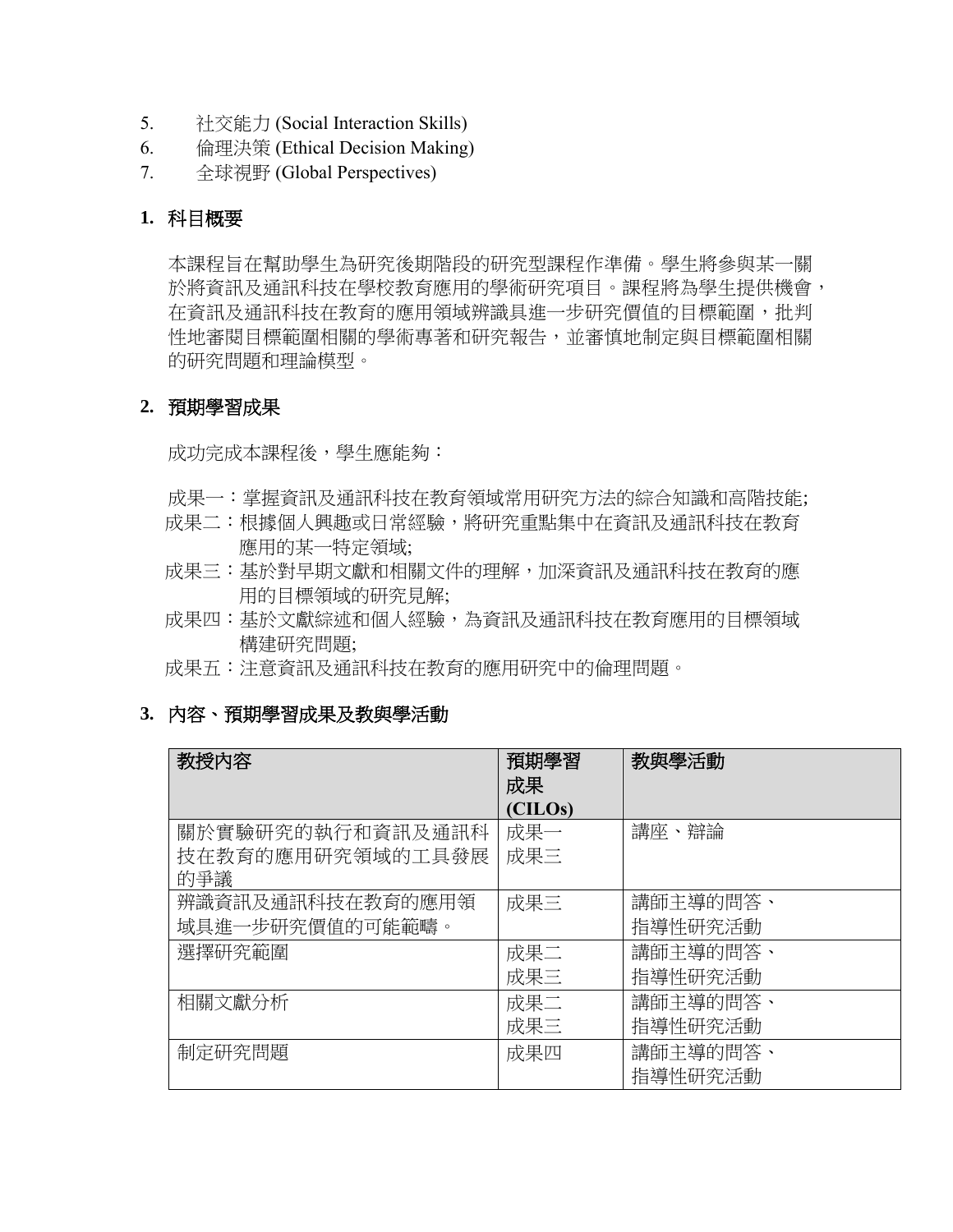| 關注資訊及通訊科技在教育的應用研 | 成果五 | 講師主導的問答 |
|------------------|-----|---------|
| 究中的道德議題(如數字學習內容的 |     | 指導性研究活動 |
| 版權、盜版、開放獲取和創意共享) |     |         |

#### **4.** 評核

| 評核課業                    | 所佔比重    | 預期學習成果 (CILOs) |
|-------------------------|---------|----------------|
| 學生須基於對某些已發表的學術文章的批判     | $100\%$ | 成果一            |
| 性審閱,並制定有關將資訊及通訊科技在學     |         | 成果二            |
| 校教育應用的研究問題 (4000-5000字) |         | 成果三            |
|                         |         | 成果四            |
|                         |         | 成果五            |

### **5.** 指定教科書

無

## **6.** 推薦書目

- Acha, J. (2009). The effectiveness of multimedia programmes in children's vocabulary learning. *British Journal of Educational Technology*, *40*(1), 23-31.
- Andrews, R., Freeman, A., Hou, D., McGuinn, N., Robinson, A., & Zhu, J. (2007). The effectiveness of information and communication technology on the learning of written English for 5- to 16-year-olds. *British Journal of Educational Technology*, *38*(2), 325-336.
- Bell, P. (2004). On the theoretical breadth of design-based research in education. *Educational Psychologist*, *39*(4), 243-253.
- Cavus, N., & Ibrahim, D. (2009). m-Learning: an experiment in using SMS to support learning new English language words. *British Journal of Educational Technology*, *40*(1), 78-91.
- Dalacosta, K., Kamariotaki-Paparrigopoulou, M., Palyvos, J. A., & Spyrellis, N. (2009). Multimedia application with animated cartoons for teaching science in elementary education. *Computers and Education*, *52*(4), 741-748.
- English, R. (2006). *Maths and ICT in the primary school: a creative approach*. London: David Fulton.
- Greenhow, C., Robelia, B., & Hughes, J. E. (2009). Learning, Teaching, and Scholarship in a Digital Age. *Educational Researcher*. *38*(4), 246-289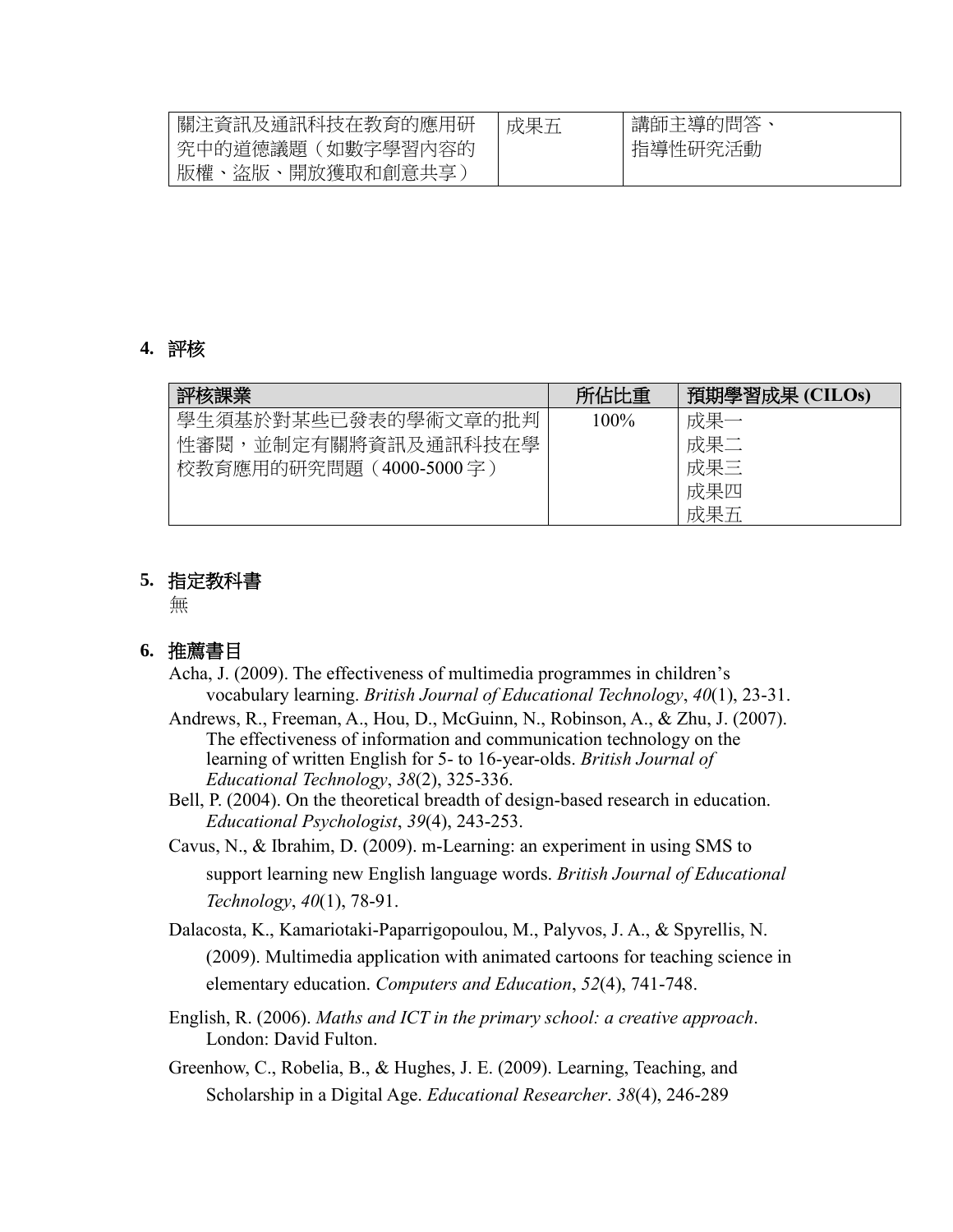- Hoadley, C. M. (2004). Methodological alignment in design-based research. *Educational Psychologist*, *39*(4), 203-212.
- Jang, S. J. (2009). Exploration of secondary students' creativity by integrating webbased technology into an innovative science curriculum. *Computers and Education*, *52*(1), 247-255.
- Johnston-Wilder, S., & Pimm, D. (2005). *Teaching secondary mathematics with ICT*. Maidenhead, England: Open University Press.
- Kenning, M. M. (2007). *ICT and language learning: from print to the mobile phone*. Basingstoke, England: Palgrave Macmillan.
- Kong, S. C. (2008). The development of a cognitive tool for teaching and learning fractions in the mathematics classroom: a design-based study. *Computers and Education*, *51*(2), 886-899.
- Lim, C. P. (2008). Global citizenship education, school curriculum and games: learning
- Mathematics, English and Science as a global citizen. *Computers and Education*, *51*(3), 1073-1093.
- Oldknow, A., & Taylor, R. (2003). *Teaching mathematics using ICT*. London: Continuum. Ruthven, K., & Hennessy, S. (2002). A practitioner model of the use of computer-based tools and resources to support mathematics teaching and learning. *Educational Studies in Mathematics*, *49*(1), 47-88.
- Spector, J. M., Merrill, M. D., van Merrienboer, J., & Driscoll, M. P. (Eds.). (2008). *Handbook of research on educational communications and technology (3rd ed)* New York: Lawrence Erlbaum Associates.
- Sun, K. T., Lin, Y. C., & Yu, C. J. (2008). A study on learning effect among different learning styles in a Web-based lab of science for elementary school students. *Computers and Education*, *50*(4), 1411-1422.
- Warwick, P., Wilson, E., & Winterbottom, M. (2006). *Teaching and learning primary science with ICT*. Maidenhead: Open University Press.

### **7.** 相關網絡資源

The Digital Learning Challenge: Obstacles to Educational Uses of Copyrighted Material in the Digital Age: A Foundational White Paper <http://cyber.law.harvard.edu/media/files/copyrightandeducation.html> Creative Commons: <http://creativecommons.org/> Lessig Blog: [http://www.lessig.org/blog/](http://www.lessig.org/blog)

#### **8.** 相關期刊